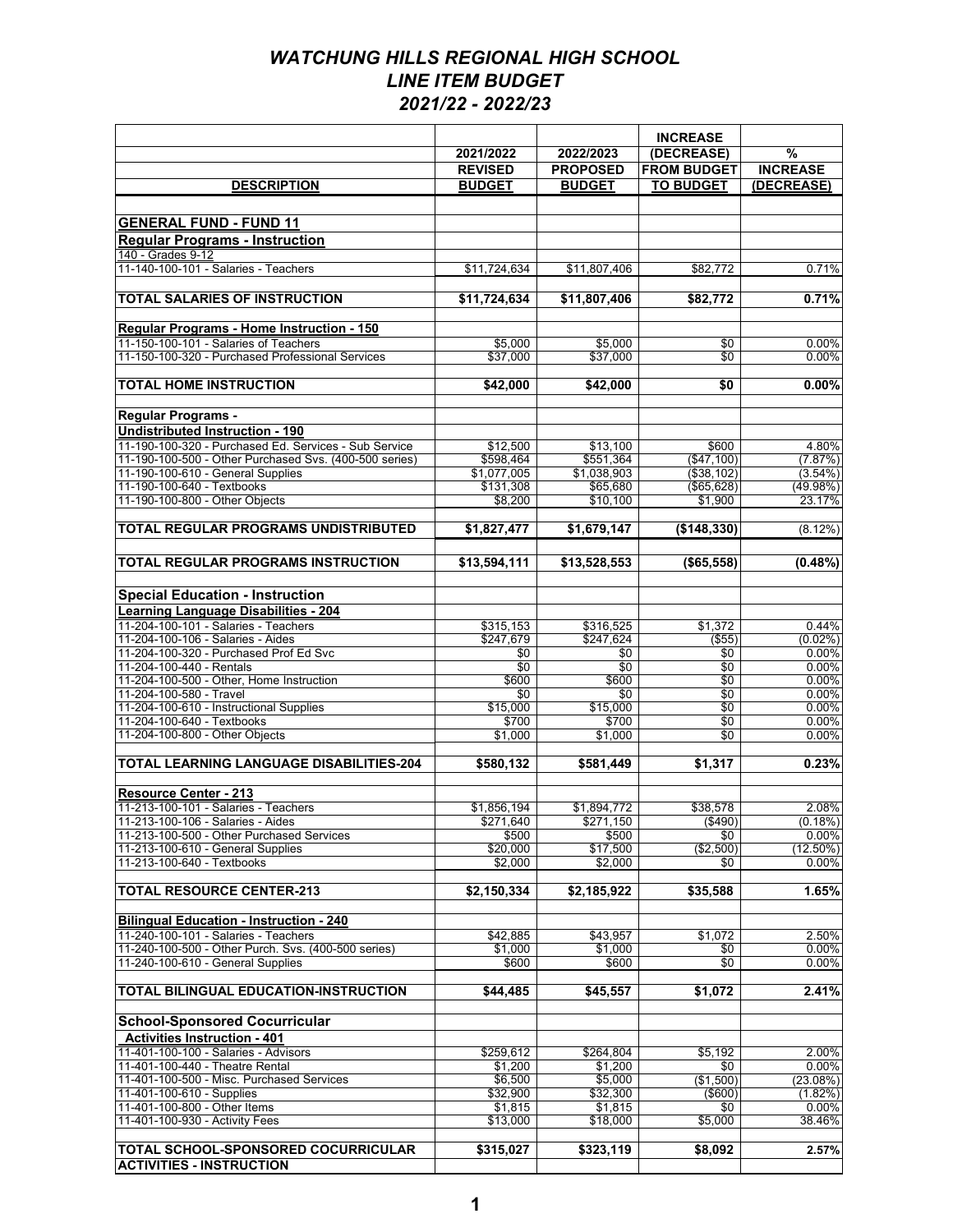|                                                                                                                      | 2021/2022             | 2022/2023             | <b>INCREASE</b><br>(DECREASE) | $\frac{9}{6}$      |
|----------------------------------------------------------------------------------------------------------------------|-----------------------|-----------------------|-------------------------------|--------------------|
|                                                                                                                      | <b>REVISED</b>        | <b>PROPOSED</b>       | <b>FROM BUDGET</b>            | <b>INCREASE</b>    |
| <b>DESCRIPTION</b>                                                                                                   | <b>BUDGET</b>         | <b>BUDGET</b>         | <b>TO BUDGET</b>              | (DECREASE)         |
|                                                                                                                      |                       |                       |                               |                    |
|                                                                                                                      |                       |                       |                               |                    |
| <b>School - Sponsored Athletics</b>                                                                                  |                       |                       |                               |                    |
| Instruction - 402                                                                                                    |                       |                       |                               |                    |
| 11-402-100-100 - Salaries - Coaches & Chaperones                                                                     | \$825,689             | \$887,310             | \$61,621                      | 7.46%              |
| 11-402-100-500 - Purchased Services (300-500 series)                                                                 | \$256,774             | \$264,700             | \$7,926                       | 3.09%              |
| 11-402-100-600 - Supplies & Materials                                                                                | \$276,485             | \$243,975             | (\$32,510)                    | (11.76%)           |
| 11-402-100-890 - Other Costs                                                                                         | \$14,700              | \$14,700              | \$0                           | 0.00%              |
| TOTAL SCHOOL-SPONSORED ATHLETICS<br><b>INSTRUCTION</b>                                                               | \$1,373,648           | \$1,410,685           | \$37,037                      | 2.70%              |
| <b>Undistributed Expenditures - Instruction - 100</b>                                                                |                       |                       |                               |                    |
| 10-000-100-560 - Charter School Tuition                                                                              | \$25,869              | \$27,420              | \$1,551                       | 6.00%              |
| 11-000-100-561 - Tuition to Other LEAs w/in State-Reg.                                                               | \$0                   | \$0                   | \$0                           | 0.00%              |
| 11-000-100-562 - Tuition to Other LEAs w/in State - Special<br>11-000-100-563 - Tuition to County Vocational Sch-Reg | \$549,980<br>\$65,356 | \$454,550<br>\$77.756 | (\$95,430)<br>\$12,400        | (17.35%)<br>18.97% |
| 11-000-100-564 - Tuition to County Vocational Sch-SE                                                                 | \$12,300              | \$9,975               | (\$2,325)                     | $(18.90\%)$        |
| 11-000-100-566 - Tuition to Private Schools for the                                                                  | \$1,883,262           | \$2,035,901           | \$152,639                     | 8.11%              |
| 11-000-100-567 - Tuition to Private - O/S State                                                                      | \$90,000              | \$90,000              | \$0                           | 0.00%              |
| 11-000-100-568 - Tuition - State Facility                                                                            | \$0                   | \$0                   | \$0                           | 0.00%              |
| 11-000-100-569 - Tuition - Other                                                                                     | \$20,000              | \$19,225              | (\$775)                       | (3.88%)            |
|                                                                                                                      |                       |                       |                               |                    |
| <b>TOTAL UNDISTRIBUTED EXPENDITURES</b><br><b>INSTRUCTION</b>                                                        | \$2,646,767           | \$2,714,827           | \$68,060                      | 2.57%              |
|                                                                                                                      |                       |                       |                               |                    |
| <b>Undistributed Expenditures - Attendance</b>                                                                       |                       |                       |                               |                    |
| and Social Work Services - 211                                                                                       |                       |                       |                               |                    |
| 11-000-211-100 - Salaries                                                                                            | \$76,185              | \$106,095             | \$29,910                      | 39.26%             |
| 11-000-211-300 - Attendance Officer                                                                                  | \$0                   | \$0                   | \$0                           | 0.00%              |
| <b>TOTAL UNDISTRIBUTED EXPENDITURES</b><br><b>ATTENDANCE AND SOCIAL WORK SERVICES</b>                                | \$76,185              | \$106,095             | \$29,910                      | 39.26%             |
| <b>Undistributed Expenditures -</b>                                                                                  |                       |                       |                               |                    |
| <b>Health Services - 213</b>                                                                                         |                       |                       |                               |                    |
| 11-000-213-100 - Salaries - Nurses                                                                                   | \$290,610             | \$297,750             | \$7,140                       | 2.46%              |
| 11-000-213-300 - Purch. Prof. & Tech. Svs.                                                                           | \$157,200             | \$159,700             | \$2.500                       | 1.59%              |
| 11-000-213-500 - Other Purch. Svs. (400-500 series)                                                                  | \$12,064              | \$20,880              | \$8,816                       | 73.08%             |
| 11-000-213-600 - Supplies & Materials                                                                                | \$25,000              | \$49,000              | \$24,000                      | 96.00%             |
| 11-000-213-800 - Other Objects                                                                                       | \$260                 | \$260                 | \$0                           | 0.00%              |
| <b>TOTAL UNDISTRIBUTED EXPENDITURES</b>                                                                              | \$485,134             | \$527,590             | \$42,456                      | 8.75%              |
| <b>HEALTH SERVICES</b>                                                                                               |                       |                       |                               |                    |
|                                                                                                                      |                       |                       |                               |                    |
| <b>Undistributed Expend. - Related Service</b>                                                                       |                       |                       |                               |                    |
| Students - Special Ed. - 216                                                                                         |                       |                       |                               |                    |
| 11-000-216-320 - Purchased Professional Ed. Services                                                                 | \$119,685             | \$102,800             | (\$16,885)                    | $(14.11\%)$        |
| <b>Total Undistributed Expend. - Related Service</b>                                                                 | \$119,685             | \$102,800             | (\$16,885)                    | $(14.11\%)$        |
| Undistributed Expend. - Extraordinary Svc                                                                            |                       |                       |                               |                    |
| Students - Special Ed. - 217                                                                                         |                       |                       |                               |                    |
| 11-000-217-100 - Salary one to one aides                                                                             | \$364,244             | \$366,404             | \$2,160                       | 0.59%              |
| 11-000-217-320 - Purchased Professional Ed. Services                                                                 | \$391,400             | \$276,281             | (\$115, 119)                  | (29.41%)           |
| 11-000-217-600 - Supplies                                                                                            | \$3,280               | \$3,000               | (\$280)                       | $(8.54\%)$         |
|                                                                                                                      |                       |                       |                               |                    |
| <b>Total Undistributed Expend. - Extra Service</b>                                                                   | \$758,924             | \$645,685             | (\$113,239)                   | (14.92%)           |
| Undistributed Expend. - Other Support Svs.                                                                           |                       |                       |                               |                    |
| Students - Regular - Guidance - 218                                                                                  |                       |                       |                               |                    |
| 11-000-218-104 - Salaries - Other Prof. Staff                                                                        | \$958,324             | \$968,389             | \$10,065                      | 1.05%              |
| 11-000-218-105 - Salaries - Clerical                                                                                 | \$133,340             | \$125,142             | (\$8,198)                     | (6.15%)            |
| 11-000-218-110 - Salaries - Other                                                                                    | \$151,765             | \$155,559             | \$3,794                       | 2.50%              |
| <b>Total Salaries</b>                                                                                                | \$1,243,429           | \$1,249,090           | \$5,661                       | 0.46%              |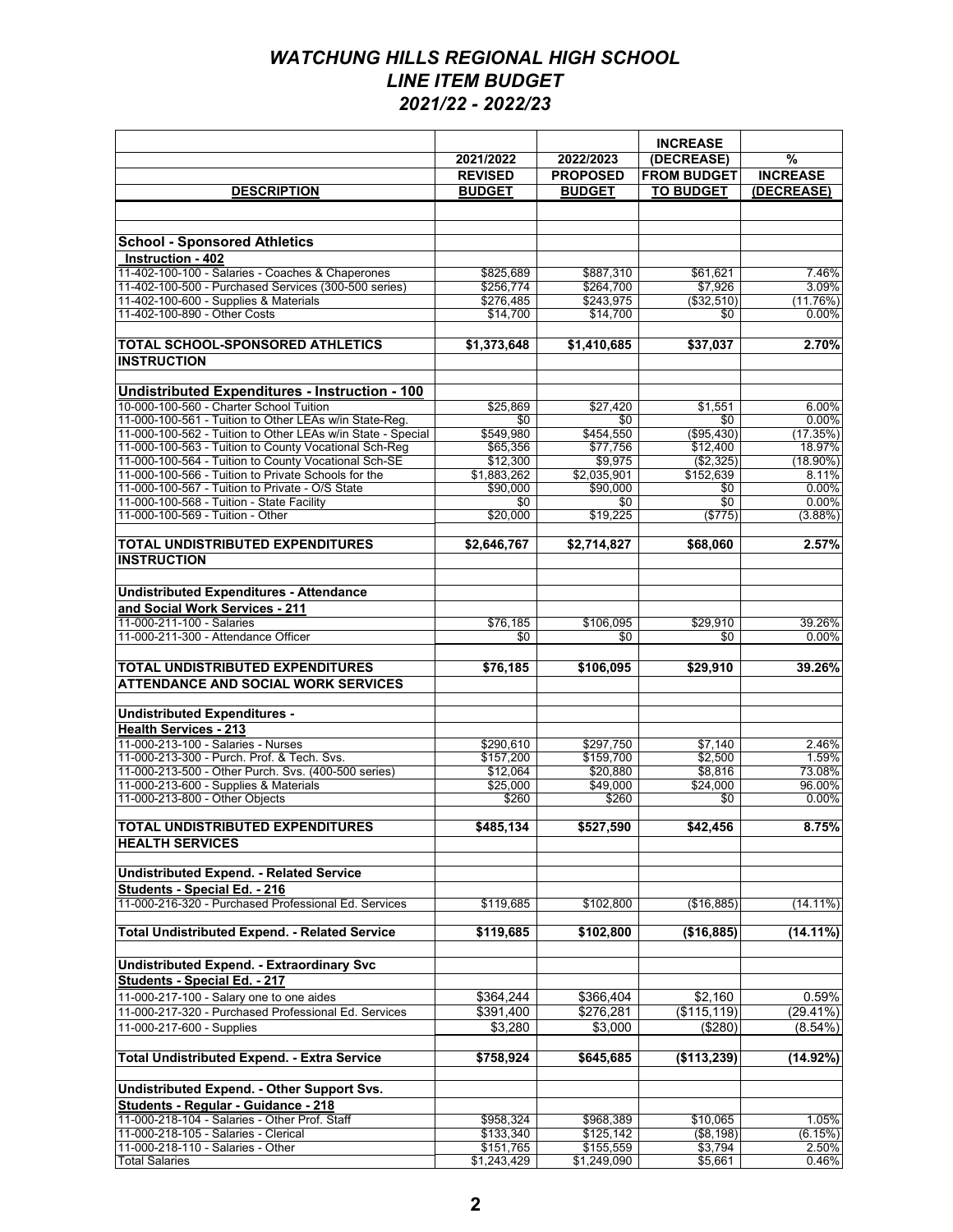|                                                                                              | 2021/2022            | 2022/2023            | <b>INCREASE</b><br>(DECREASE) | $\frac{9}{6}$        |
|----------------------------------------------------------------------------------------------|----------------------|----------------------|-------------------------------|----------------------|
|                                                                                              | <b>REVISED</b>       | <b>PROPOSED</b>      | <b>FROM BUDGET</b>            | <b>INCREASE</b>      |
| <b>DESCRIPTION</b>                                                                           | <b>BUDGET</b>        | <b>BUDGET</b>        | <b>TO BUDGET</b>              | (DECREASE)           |
|                                                                                              |                      |                      |                               |                      |
|                                                                                              |                      |                      |                               |                      |
| 11-000-218-500 - Other Purch. Svs. (400-500 series)<br>11-000-218-600 - Supplies & Materials | \$2,550<br>\$28,500  | \$2,550<br>\$21.800  | \$0<br>( \$6,700)             | 0.00%<br>$(23.51\%)$ |
| 11-000-218-800 - Other Objects                                                               | \$8,857              | \$10,050             | \$1,193                       | 13.47%               |
|                                                                                              |                      |                      |                               |                      |
| <b>TOTAL UNDISTRIBUTED EXPEND. - OTHER</b>                                                   | \$1,283,336          | \$1,283,490          | \$154                         | 0.01%                |
| <b>SUPPORT SVS. - STUDENTS - REGULAR</b>                                                     |                      |                      |                               |                      |
|                                                                                              |                      |                      |                               |                      |
| <b>Undistributed Expend. - Other Support</b><br>Services - Students - Spec. Svs. - 219       |                      |                      |                               |                      |
| 11-000-219-104 - Salaries - Other Prof. Staff                                                | \$836,382            | \$754,422            | ( \$81,960)                   | $(9.80\%)$           |
| 11-000-219-105 - Salaries - Clerical                                                         | \$133,440            | \$136,774            | \$3,334                       | 2.50%                |
| <b>Total Salaries</b>                                                                        | \$969,822            | \$891,196            | (\$78,626)                    | $(8.11\%)$           |
|                                                                                              |                      |                      |                               |                      |
| 11-000-219-320 - Purchased Ed Svc<br>11-000-219-500 - Misc. Purch. Svs. (400-500 series)     | \$17,500<br>\$28.250 | \$10,000             | (\$7,500)                     | (42.86%)             |
| 11-000-219-600 - Supplies & Materials                                                        | \$23,906             | \$29,000<br>\$23.906 | \$750<br>\$0                  | 2.65%<br>0.00%       |
| 11-000-219-800 - Other Objects                                                               | \$1,500              | \$1,500              | \$0                           | 0.00%                |
| TOTAL UNDISTRIBUTED EXPEND. - OTHER                                                          |                      |                      |                               |                      |
| SUPPORT SVS. - STUDENTS - SPECIAL SVS.                                                       | \$1,040,978          | \$955,602            | (\$85,376)                    | $(8.20\%)$           |
| Undistributed Expend. - Improvement of                                                       |                      |                      |                               |                      |
| <b>Instructional Services/Other Support</b>                                                  |                      |                      |                               |                      |
| <b>Services Instructional Staff - 221</b>                                                    |                      |                      |                               |                      |
| 11-000-221-102 - Salaries of Supervisors                                                     | \$657,062            | \$648.054            | (\$9,008)                     | (1.37%)              |
| 11-000-221-104 - Salaries of Other Prof. Staff                                               | \$13,500             | \$13,500             | \$0                           | $0.00\%$             |
| 11-000-221-105- Salaries of Clerical Support                                                 | \$52,914             | \$54,237             | \$1,323                       | 2.50%                |
| <b>Total Salaries</b>                                                                        | \$723,476            | \$715,791            | ( \$9,008)                    | (1.25%)              |
| Supplies - Supervisors                                                                       | \$1,500              | \$1,500              | \$0                           | 0.00%                |
| TOTAL UNDISTRIBUTED EXPEND. IMPROVE.                                                         | \$724,976            | \$717,291            | (\$7,685)                     | (1.06%)              |
| OF INSTRUCTIONAL SVS./OTHER SUPPORT                                                          |                      |                      |                               |                      |
| <b>SERVICES - INSTRUCTIONAL STAFF</b>                                                        |                      |                      |                               |                      |
|                                                                                              |                      |                      |                               |                      |
| <b>Undistributed Expenditures - Education</b>                                                |                      |                      |                               |                      |
| <b>Media Services/School Library - 222</b>                                                   |                      |                      |                               |                      |
| 11-000-222-104 - Salaries - Librarians                                                       | \$318,029            | \$433,949            | \$115,920                     | 36.45%               |
| <b>Total Salaries</b>                                                                        | \$318,029            | \$433,949            | \$115,920                     | 36.45%               |
| 11-000-222-500 - Other Purch, Svs. (400-500 series)                                          | \$57,000             | \$57,000             | \$0                           | 0.00%                |
| 11-000-222-600 - Supplies & Materials                                                        | \$16,000             | \$16,000             | \$0                           | 0.00%                |
| 11-000-222-800 - Other Costs                                                                 | \$0                  | \$0                  | \$0                           | $0.00\%$             |
|                                                                                              |                      |                      |                               |                      |
| TOTAL UNDISTRIBUTED EXPEND. - ED.<br><b>MEDIA SERVICES/SCHOOL LIBRARY</b>                    | \$391,029            | \$506,949            | \$115,920                     | 29.64%               |
|                                                                                              |                      |                      |                               |                      |
| <b>Undistributed Expend. - Instructional</b>                                                 |                      |                      |                               |                      |
| <b>Staff Training Services - 223</b>                                                         |                      |                      |                               |                      |
| 11-000-223-104 - Salaries Prof Staff                                                         | \$84.480             | \$86,591             | \$2.111                       | 2.50%                |
| 11-000-223-105 - Salaries Clercal Staff                                                      | \$40,229             | \$41,235             | \$1,006                       | 2.50%                |
| 11-000-223-110 - Salaries Other Prof Staff                                                   | \$10,000             | \$20,000             | \$10,000                      | 100.00%<br>9.74%     |
| <b>Total Salaries</b>                                                                        | \$134,709            | \$147,826            | \$13,117                      |                      |
| 11-000-223-320 - Purch. Prof. Edcational Svs.                                                | \$32,400             | \$32,400             | \$0                           | 0.00%                |
| 11-000-223-500 - Other Purch. Svs. (400-500 series)                                          | \$24,500             | \$24.500             | \$0                           | 0.00%                |
| 11-000-223-600 - Supplies & Materials                                                        | \$15,000             | \$15,000             | \$0                           | 0.00%                |
| 11-000-223-800 - Other Objects                                                               | \$4,000              | \$4,000              | \$0                           | 0.00%                |
| TOTAL UNDISTRIBUTED EXPEND.                                                                  | \$210,609            | \$223,726            | \$13,117                      | 6.23%                |
| <b>INSTRUCTIONAL STAFF TRAINING SERVICES</b>                                                 |                      |                      |                               |                      |
|                                                                                              |                      |                      |                               |                      |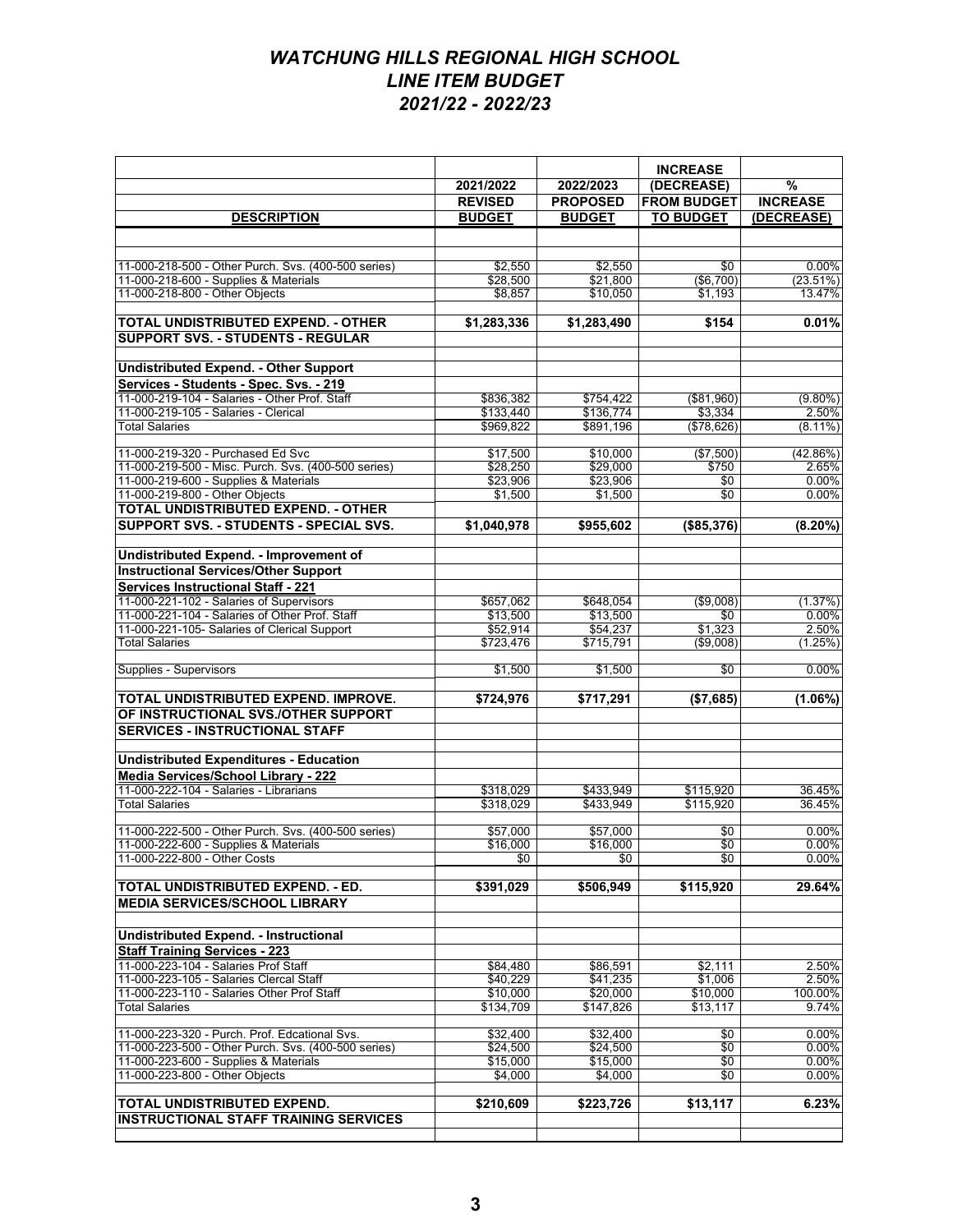|                                                                                                    |                          |                          | <b>INCREASE</b>          |                        |
|----------------------------------------------------------------------------------------------------|--------------------------|--------------------------|--------------------------|------------------------|
|                                                                                                    | 2021/2022                | 2022/2023                | (DECREASE)               | $\frac{9}{6}$          |
|                                                                                                    | <b>REVISED</b>           | <b>PROPOSED</b>          | <b>FROM BUDGET</b>       | <b>INCREASE</b>        |
| <b>DESCRIPTION</b>                                                                                 | <b>BUDGET</b>            | <b>BUDGET</b>            | <b>TO BUDGET</b>         | (DECREASE)             |
|                                                                                                    |                          |                          |                          |                        |
| <b>Undistributed Expenditures - Support</b>                                                        |                          |                          |                          |                        |
| <b>Services - General Administration - 230</b>                                                     |                          |                          |                          |                        |
| 11-000-230-100 - Salaries                                                                          | \$327,272                | \$326,120                | (\$1,152)                | (0.35%)                |
| 11-000-230-331 - Legal Services<br>11-000-230-332 - Audit Services                                 | \$70,000                 | \$70,000                 | \$0<br>\$350             | $0.00\%$               |
| 11-000-230-339 - Other Purch. Prof. Svs.                                                           | \$33,150<br>\$30,700     | \$33,500<br>\$31,600     | \$900                    | 1.06%<br>2.93%         |
| 11-000-230-340 - Other Purch. Tech. Svs.                                                           | \$41,000                 | \$11,500                 | ( \$29.500)              | (71.95%)               |
| 11-000-230-440 - Rental Board Copier                                                               | \$1,200                  | \$1,800                  | \$600                    | 50.00%                 |
| 11-000-230-530 - Communications/Telephone                                                          | \$30,000                 | \$30,000                 | \$0                      | $0.00\%$               |
| 11-000-230-585 - BOE - Other Purchased Services                                                    | \$3,100                  | \$3,100                  | \$0                      | 0.00%                  |
| 11-000-230-590 - Other Purch. Svs. (400-500 series)                                                | \$371,159                | \$361,921                | (\$9,238)                | (2.49%)                |
| 11-000-230-600 - Supplies & Materials<br>11-000-230-630 - BOE - In-House Training/Meeting Supplies | \$5,000<br>\$5,280       | \$6,200<br>\$5,280       | \$1,200<br>\$0           | 24.00%<br>0.00%        |
| 11-000-230-820 - Judgements                                                                        | \$0                      | \$0                      | \$0                      | 0.00%                  |
| 11-000-230-890 - Miscellaneous Expenditures                                                        | \$11,200                 | \$11,200                 | \$0                      | 0.00%                  |
| 11-000-230-895 - BOE - Membership Dues and Fees                                                    | \$25,900                 | \$20,000                 | (\$5,900)                | (22.78%)               |
|                                                                                                    |                          |                          |                          |                        |
| TOTAL UNDISTRIBUTED EXPEND. - SUPPORT                                                              | \$954,961                | \$912,221                | (\$42,740)               | (4.48%)                |
| <b>SERVICES - GENERAL ADMINISTRATION</b>                                                           |                          |                          |                          |                        |
| <b>Undistributed Expenditures - Support</b>                                                        |                          |                          |                          |                        |
| Services - School Administration - 240                                                             |                          |                          |                          |                        |
| 11-000-240-103 - Salaries - Principals                                                             | \$624,834                | \$646,422                | \$21,588                 | 3.45%                  |
| 11-000-240-104 - Salaries of Other Prof. Staff                                                     | \$699,474                | \$680.526                | (\$18.948)               | $(2.71\%)$             |
| 11-000-240-105 - Salaries - Clerical<br><b>Total Salaries</b>                                      | \$184,904<br>\$1,509,212 | \$157,334<br>\$1,484,282 | (\$27,570)<br>(\$24,930) | $(14.91\%)$<br>(1.65%) |
|                                                                                                    |                          |                          |                          |                        |
| 11-000-240-500 - Other Purchased Svs. (400-500 series)                                             | \$3,085                  | \$3,085                  | \$0                      | 0.00%                  |
| 11-000-240-600 - Supplies & Materials                                                              | \$26,064                 | \$26,064                 | \$0                      | 0.00%                  |
| 11-000-240-800 - Other Objects                                                                     | \$24,500                 | \$24,500                 | \$0                      | 0.00%                  |
|                                                                                                    |                          |                          |                          |                        |
| TOTAL UNDISTRIBUTED EXPEND. - SUPPORT                                                              | \$1,562,861              | \$1,537,931              | (\$24,930)               | $(1.60\%)$             |
| <b>SERVICES - SCHOOL ADMINISTRATION</b>                                                            |                          |                          |                          |                        |
| <b>Undistributed Expenditures - Support</b>                                                        |                          |                          |                          |                        |
| <b>Services - Central Services - 251</b>                                                           |                          |                          |                          |                        |
| 11-000-251-100 - Salaries                                                                          | \$636,683                | \$651,552                | \$14,869                 | 2.34%                  |
| 11-000-251-340 - Property Appraisal                                                                | \$1,700                  | \$1,700                  | \$0                      | 0.00%                  |
| 11-000-251-592 - Misc. Purchased Services (400-500 series                                          | \$13,840                 | \$13,800                 | ( \$40)                  | (0.29%)                |
| 11-000-251-600 - Supplies and Materials                                                            | \$16.351                 | \$7,200                  | ( \$9,151)               | (55.97%)               |
| 11-000-251-831 - Interest on Note                                                                  | \$0                      | \$0                      | \$0                      | 0.00%                  |
| 11-000-251-890 - Miscellaneous Expenditures                                                        | \$7,130                  | \$7,500                  | \$370                    | 5.19%                  |
| TOTAL UNDISTRIBUTED EXPEND. - SUPPORT                                                              | \$675,704                | \$681,752                | \$6,048                  | $0.90\%$               |
| <b>SERVICES - CENTRAL SERVICES</b>                                                                 |                          |                          |                          |                        |
|                                                                                                    |                          |                          |                          |                        |
| <b>Undistributed Expenditures - Support Services</b>                                               |                          |                          |                          |                        |
| <b>Administrative Information Technology Services - 252</b>                                        |                          |                          |                          |                        |
| 11-000-252-100 - Salaries                                                                          | \$215,601                | \$177,873                | (\$37,728)               | $(17.50\%)$            |
| 11-000-252-300 - Purchased Tech. Svc                                                               | \$29,500                 | \$29,000                 | ( \$500)                 | (1.69%)                |
| 11-000-252-500 - Misc. Purchased Services (400-500 series                                          | \$60,300                 | \$46,300                 | (\$14.000)               | (23.22%)               |
| 11-000-252-600 - Supplies and Materials                                                            | \$1,500                  | \$1,500                  | \$0                      | $0.00\%$               |
| 11-000-252-800 - Other Objects                                                                     | \$500                    | \$500                    | \$0                      | 0.00%                  |
| TOTAL UNDISTRIBUTED EXPEND. - SUPPORT                                                              | \$307,401                | \$255,173                | ( \$52.228)              | (16.99%)               |
| <b>SERVICES - ADMIN. INFORMATION TECH. SVS.</b>                                                    |                          |                          |                          |                        |
|                                                                                                    |                          |                          |                          |                        |
| <b>Undistributed Expenditures -</b>                                                                |                          |                          |                          |                        |
| <b>Required Maintenance - 261</b>                                                                  |                          |                          |                          |                        |
| 11-000-261-100 - Salaries                                                                          | \$925,154                | \$939,095                | \$13,941                 | 1.51%                  |
| 11-000-261-420 - Contracted Services                                                               | \$597,700                | \$704,321                | \$106,621                | 17.84%                 |
| 11-000-261-610 - General Supplies                                                                  | \$108,900                | \$88,600                 | (\$20,300)               | (18.64%)               |
| 11-000-261-800 - Other Objects                                                                     | \$3,000                  | \$3,000                  | \$0                      | 0.00%                  |
|                                                                                                    |                          |                          |                          |                        |
| TOTAL UNDISTRIBUTED EXPEND - REQUIRED                                                              | \$1,634,754              | \$1,735,016              | \$100,262                | 6.13%                  |
| <b>MAINTENANCE</b>                                                                                 |                          |                          |                          |                        |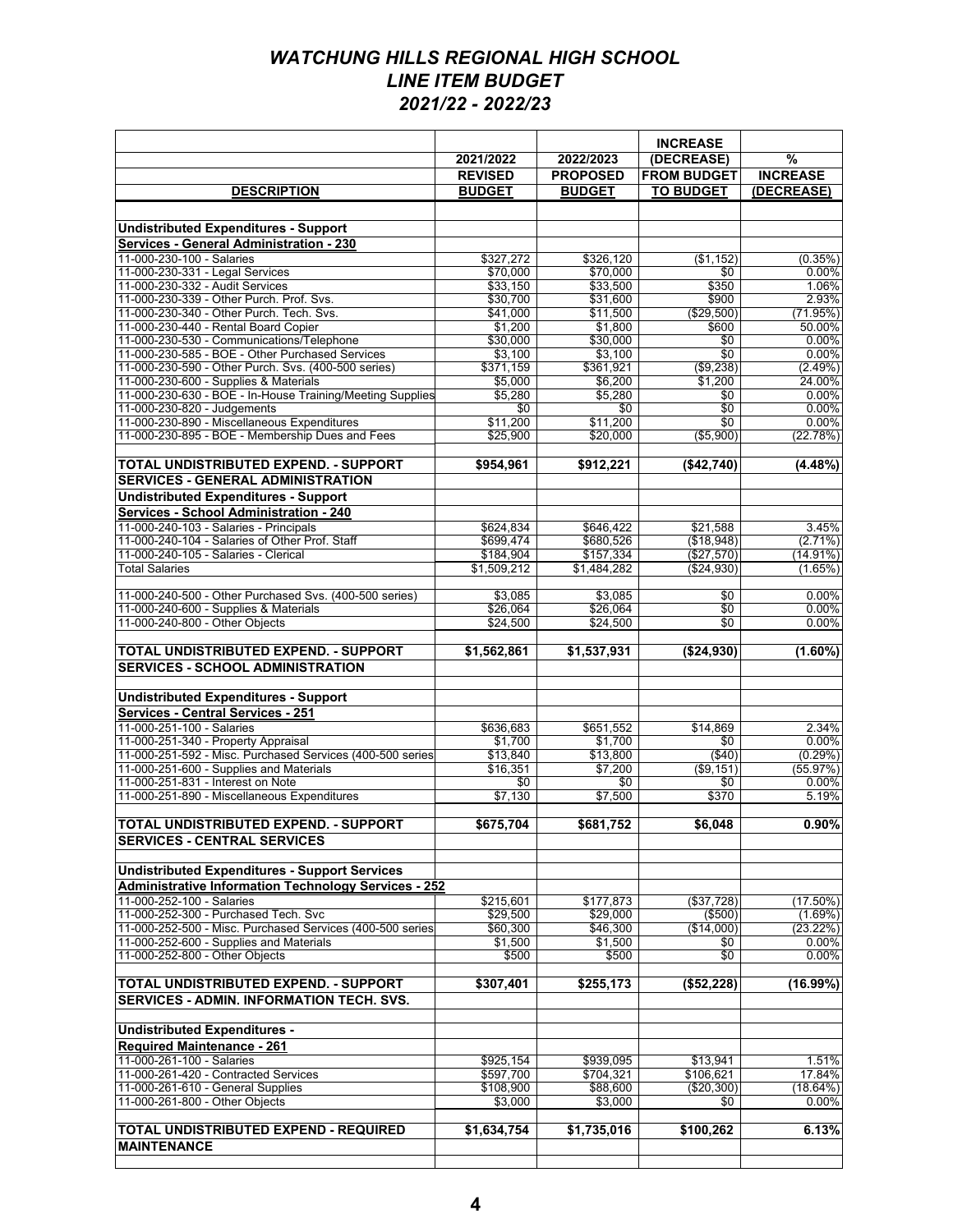|                                                                                                           |                    |                          | <b>INCREASE</b>       |                  |
|-----------------------------------------------------------------------------------------------------------|--------------------|--------------------------|-----------------------|------------------|
|                                                                                                           | 2021/2022          | 2022/2023                | (DECREASE)            | %                |
|                                                                                                           | <b>REVISED</b>     | <b>PROPOSED</b>          | <b>FROM BUDGET</b>    | <b>INCREASE</b>  |
| <b>DESCRIPTION</b>                                                                                        | <b>BUDGET</b>      | <b>BUDGET</b>            | <b>TO BUDGET</b>      | (DECREASE)       |
|                                                                                                           |                    |                          |                       |                  |
|                                                                                                           |                    |                          |                       |                  |
| Undistributed Expenditures - Custodial - 262                                                              |                    |                          |                       |                  |
| 11-000-262-300 - Purchased Professional Services                                                          | \$0                | \$0                      | \$0                   | 0.00%            |
| 11-000-262-420 - Cleaning, Repair, and Maintenance Servic<br>11-000-262-444 - ESIP Lease/Purchase Payment | \$1,010,108<br>\$0 | \$1,029,441<br>\$548,007 | \$19,333<br>\$548,007 | 1.91%<br>100.00% |
| 11-000-262-490 - Other Purchased Property Services                                                        | \$75,700           | \$75.700                 | \$0                   | 0.00%            |
| 11-000-262-520 - Insurance                                                                                | \$18,716           | \$23,317                 | \$4,601               | 24.58%           |
| 11-000-262-590 - Miscellaneous Purchased Services                                                         | \$18,612           | \$2,500                  | (\$16, 112)           | (86.57%)         |
| 11-000-262-610 - General Supplies                                                                         | \$60,000           | \$140,500                | \$80,500              | 134.17%          |
| 11-000-262-620 - Energy (Heat and Electricity)                                                            | \$761,643          | \$423,383                | (\$338,260)           | $(44.41\%)$      |
|                                                                                                           |                    |                          |                       |                  |
| TOTAL UNDISTRIBUTED EXPEND. - CUSTODIAL                                                                   | \$1,944,779        | \$2,242,848              | \$298,069             | 15.33%           |
| <b>Undistributed Expenditures - Grounds - 263</b>                                                         |                    |                          |                       |                  |
| 11-000-263-100 - Salaries                                                                                 | \$266,965          | \$274,243                | \$7,278               | 2.73%            |
| 11-000-263-300 - Professional & Technical Services                                                        | \$15,800           | \$21,800                 | \$6,000               | 37.97%           |
| 11-000-263-420 - Contracted Services                                                                      | \$101,750          | \$106,000                | \$4,250               | 4.18%            |
| 11-000-263-600 - General Supplies                                                                         | \$38,650           | \$37,000                 | (\$1,650)             | (4.27%)          |
|                                                                                                           |                    |                          |                       |                  |
| TOTAL UNDISTRIBUTED EXPEND. - GROUNDS                                                                     | \$423,165          | \$439,043                | \$15,878              | 3.75%            |
| <b>Undistributed Expenditures - Security - 266</b>                                                        |                    |                          |                       |                  |
| 11-000-266-100 - Salaries                                                                                 | \$301,587          | \$310.720                | \$9,133               | 3.03%            |
| 11-000-266-300 - Professional & Technical Services                                                        | \$144,958          | \$144,958                | \$0                   | $0.00\%$         |
| 11-000-266-420 - Maintenance of Equipment                                                                 | \$5,300            | \$25,300                 | \$20,000              | 377.36%          |
| 11-000-266-610 - General Supplies                                                                         | \$33,000           | \$35,000                 | \$2,000               | 6.06%            |
| 11-000-266-800 - Other Objects                                                                            | \$200              | \$200                    | \$0                   | 0.00%            |
|                                                                                                           |                    |                          |                       |                  |
| TOTAL UNDISTRIBUTED EXPEND. - SECURITY                                                                    | \$485,045          | \$516,178                | \$31,133              | 6.42%            |
| <b>Undistributed Expenditures - Student</b>                                                               |                    |                          |                       |                  |
| <b>Transportation Services - 270</b>                                                                      |                    |                          |                       |                  |
| 11-000-270-160 - Salaries for Pupil Trans. (Home/School) - Reg.                                           |                    |                          |                       |                  |
| <b>Transportation Office</b>                                                                              | \$68,677           | \$68,344                 | ( \$333)              | $(0.48\%)$       |
| Total 11-000-270-160                                                                                      | \$68,677           | \$68,344                 | $($ \$333)            | $(0.48\%)$       |
|                                                                                                           |                    |                          |                       |                  |
| 11-000-270-162 - Salaries Other Than Between Home & Sch                                                   | \$75,000           | \$70,000                 | (\$5,000)             | (6.67%)          |
| <b>Total Salaries</b>                                                                                     | \$143,677          | \$138,344                | (\$5,333)             | $(3.71\%)$       |
| 11-000-270-350 - Management Fee - ESC Transp. Programs                                                    | \$39,600           | \$40.000                 | \$400                 | 1.01%            |
| 11-000-270-390 - Other Purch, Prof. & Technical Services                                                  | \$7,855            | \$5,350                  | (\$2,505)             | (31.89%)         |
| 11-000-270-420 - Cleaning, Repair, & Maintenance Svs.                                                     | \$21,890           | \$15,000                 | ( \$6.890)            | (31.48%)         |
| 11-000-270-443 - Lease Purchase Payments - School Buses                                                   | \$0                | \$0                      | \$0                   | 0.00%            |
| 11-000-270-503 - Aid In Lieu of Payment for Non-public Stud                                               | \$239,200          | \$240,000                | \$800                 | 0.33%            |
| 11-000-270-511 - Contr. Svs. (Between Home & School)                                                      | \$972,300          | \$1,017,234              | \$44,934              | 4.62%            |
| 11-000-270-512 - Contr. Svs. (Other Than Betw. Home & Sc                                                  | \$202,800          | \$303,000                | \$100,200             | 49.41%           |
| 11-000-270-513 - Between Home & School Jointures                                                          | \$144,000          | \$155,000                | \$11,000              | 7.64%            |
| 11-000-270-515 - Contr. Svs. - Spec. Ed. - Jointures                                                      | \$926,400          | \$945,000                | \$18,600              | 2.01%            |
| 11-000-270-593 - Misc. Purch. Svs. - Transportation                                                       | \$45,750           | \$54,900                 | \$9,150               | 20.00%           |
| 11-000-270-600 - Supplies & Materials                                                                     | \$10,000           | \$10,000                 | \$0                   | $0.00\%$         |
| 11-000-270-800 - Other Objects                                                                            | \$3,500            | \$3,500                  | \$0                   | 0.00%            |
| TOTAL UNDISTRIBUTED EXPEND. - STUDENT                                                                     | \$2,756,972        | \$2,927,328              | \$170,356             | 6.18%            |
| <b>TRANSPORTATION SERVICES</b>                                                                            |                    |                          |                       |                  |
|                                                                                                           |                    |                          |                       |                  |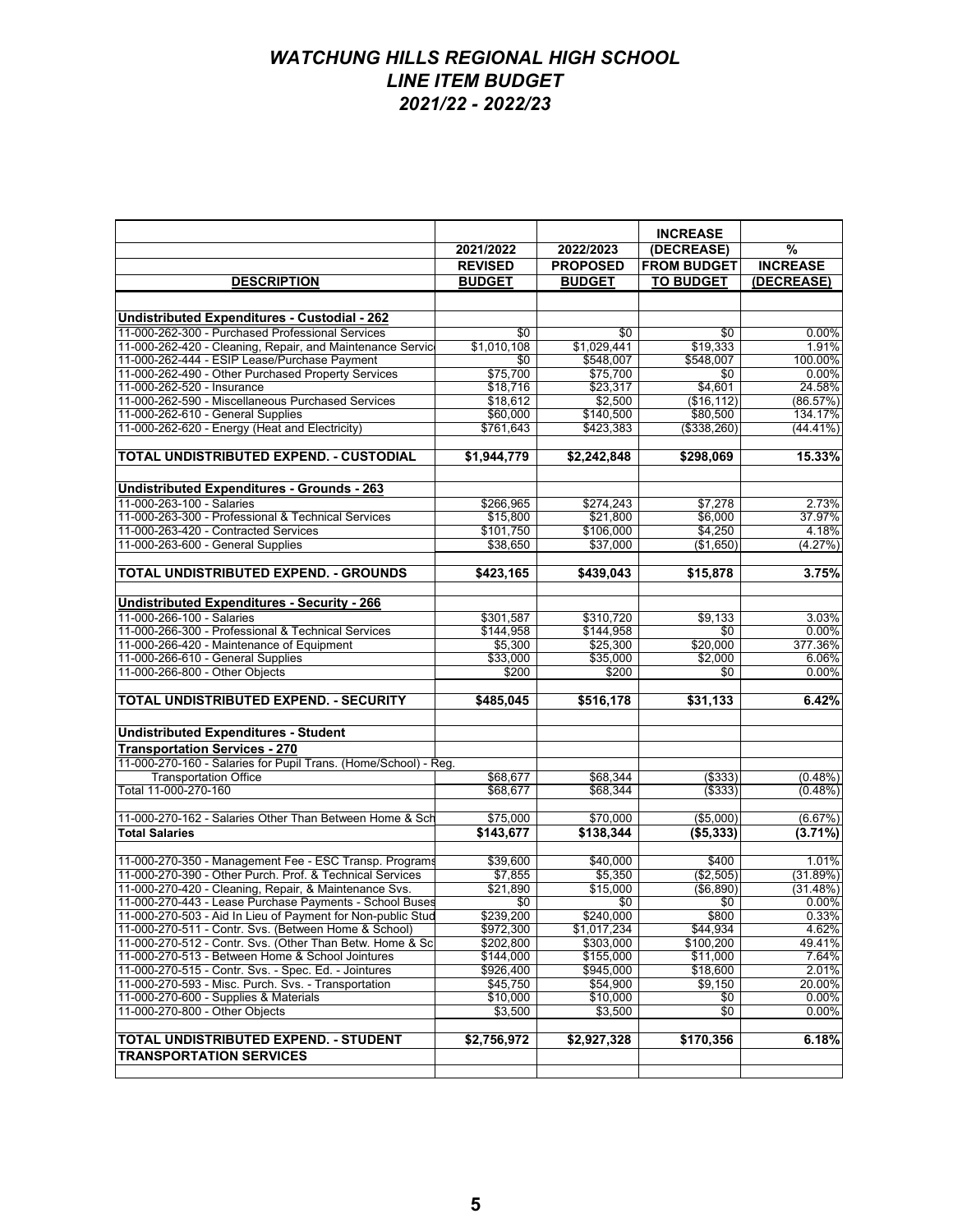|                                                                                          |                          |                          | <b>INCREASE</b>    |                 |
|------------------------------------------------------------------------------------------|--------------------------|--------------------------|--------------------|-----------------|
|                                                                                          | 2021/2022                | 2022/2023                | (DECREASE)         | $\%$            |
|                                                                                          | <b>REVISED</b>           | <b>PROPOSED</b>          | <b>FROM BUDGET</b> | <b>INCREASE</b> |
| <b>DESCRIPTION</b>                                                                       | <b>BUDGET</b>            | <b>BUDGET</b>            | <b>TO BUDGET</b>   | (DECREASE)      |
|                                                                                          |                          |                          |                    |                 |
| <b>Undistributed Expenditures</b>                                                        |                          |                          |                    |                 |
| Personal Services - Emplovee Benefits - 291                                              |                          |                          |                    |                 |
| 11-000-291-220 - Social Security Contributions                                           | \$460,558                | \$485,100                | \$24,542           | 5.33%           |
| 11-000-291-241 - Other Retirement Contributions - Regular                                | \$529,566                | \$535,200                | \$5,634            | 1.06%           |
| 11-000-291-249 - Other Retirement Contributions - DCRP                                   | \$14,259                 | \$12,000                 | (\$2,259)          | $(15.84\%)$     |
| 11-000-291-250 - Unemployment Benefits                                                   | \$1,000                  | \$1,000                  | \$0                | 0.00%           |
| 11-000-291-260 - Worker's Compensation                                                   | \$204,292                | \$281,881                | \$77,589           | 37.98%          |
| 11-000-291-270 - Health Benefits<br>11-000-291-280 - Tuition Reimbursement               | \$4,764,637<br>\$108,250 | \$5,085,442<br>\$108,250 | \$320,805<br>\$0   | 6.73%<br>0.00%  |
| 11-000-291-290 - Other Employee Benefits                                                 | \$8,000                  | \$8,000                  | $\overline{50}$    | 0.00%           |
| 11-000-291-299 - Accumulated Sick Pay                                                    | \$54,500                 | \$54,500                 | \$0                | 0.00%           |
|                                                                                          |                          |                          |                    |                 |
| <b>TOTAL UNDISTRIBUTED EXPENDITURES</b>                                                  | \$6,145,062              | \$6,571,373              | \$426,311          | 6.94%           |
| PERSONAL SERVICES - EMPLOYEE BENEFITS                                                    |                          |                          |                    |                 |
| <b>TOTAL UNDISTRIBUTED EXPENDITURES</b>                                                  | \$24,628,327             | \$25,602,918             | \$974,591          | 3.96%           |
| <b>TOTAL GENERAL CURRENT EXPENSE</b>                                                     | \$42,686,064             | \$43.678.203             | \$992,139          | 2.32%           |
|                                                                                          |                          |                          |                    |                 |
| <b>FUND 12 - CAPITAL OUTLAY</b>                                                          |                          |                          |                    |                 |
| <b>EQUIPMENT</b>                                                                         |                          |                          |                    |                 |
| <b>Regular Programs - Instruction:</b>                                                   |                          |                          |                    |                 |
| 12-140-100-730. - Grades 9-12                                                            | \$79.251                 | \$0                      | (\$79,251)         | $-100.00\%$     |
| 12-204-100-730 - LLD                                                                     | \$0                      | \$0                      | \$0                | 0.00%           |
| <b>Undistributed Expenditures - 000</b>                                                  |                          |                          |                    |                 |
| 12-4XX-100-730 - Sch Sponsored & Other Instruc. Prg                                      | \$0                      | \$90,000                 | \$90,000           | 100.00%         |
| 12-000-100-730 - Instruction                                                             | \$0                      | \$0                      | \$0                | 0.00%           |
| 12-000-210-730 - Support Svs. - Students - Regular                                       | \$0                      | \$0<br>\$0               | \$0<br>\$0         | 0.00%           |
| 12-000-219-730 - Child Study Team<br>12-000-220-730 - Support Svs. - Instructional Staff | \$0<br>\$0               | \$0                      | \$0                | 0.00%<br>0.00%  |
| 12-000-230-730 - General Administration                                                  | \$0                      | \$0                      | \$0                | 0.00%           |
| 12-000-240-730 - School Administration                                                   | $\overline{50}$          | $\overline{50}$          | $\overline{50}$    | 0.00%           |
| 12-000-252-730 - Administrative Information Technology                                   | \$60,000                 | \$61,500                 | \$1,500            | 2.50%           |
| 12-000-260-730 - Operation & Maint. of Plant Svs.                                        | \$9,152                  | \$60,000                 | \$50,848           | 555.59%         |
| 12-000-270-732 - Student Transp. - Non-Instruction.                                      | \$0                      | \$0                      | \$0                | $0.00\%$        |
|                                                                                          |                          |                          |                    |                 |
| <b>TOTAL EQUIPMENT</b>                                                                   | \$148,403                | \$211,500                | \$63,097           | 42.52%          |
| <b>Facilities Acquisition and</b>                                                        |                          |                          |                    |                 |
| <b>Construction Services - 000-400</b>                                                   |                          |                          |                    |                 |
| 12-000-400-390 - Other Purch. Prof. and Tech. Services                                   | \$122,856                | \$29,000                 | ( \$93, 856)       | $-76.40%$       |
| 12-000-400-450 - Construction Services                                                   | \$1,517,500              | \$285,000                | (\$1,232,500)      | $-81.22%$       |
| 12-000-400-721 - Principal - Lease/Purchase                                              | \$0                      | \$0                      | \$0                | 0.00%           |
| 12-000-400-800 - Other Objects - STATE ASSESSMENT                                        | \$121,752                | \$121,752                | $\overline{50}$    | 0.00%           |
| 10-604 - Increase in Capital/Maint. Reserve                                              | \$300                    | \$300                    | \$0                | $0.00\%$        |
| 12-000-400-931 - Transfer to Capital Projects                                            | \$0                      | \$0                      | \$0                | $0.00\%$        |
| <b>TOTAL FACILITIES ACQUISITION AND</b>                                                  |                          |                          |                    |                 |
| <b>CONSTRUCTION SERVICES</b>                                                             | \$1,762,408              | \$436,052                | (\$1,326,356)      | $-75.26%$       |
|                                                                                          |                          |                          |                    |                 |
| <b>TOTAL CAPITAL OUTLAY</b>                                                              | \$1,910,811              | \$647,552                | (\$1,263,259)      | $-66.11%$       |
|                                                                                          |                          |                          |                    |                 |
| <b>GENERAL FUND - SPECIAL SCHOOLS - FUND 13</b>                                          |                          |                          |                    |                 |
| 13-422-100-101 - Salary of Instructors                                                   | \$11,500                 | \$11,500                 | \$0                | $0.00\%$        |
| 13-422-100-600 - Summer School Supplies                                                  | \$500                    | \$500                    | \$0                | $0.00\%$        |
|                                                                                          |                          |                          |                    |                 |
| <b>TOTAL SPECIAL SCHOOLS</b>                                                             | \$12,000                 | \$12,000                 | \$0                | $0.00\%$        |
|                                                                                          |                          |                          |                    |                 |
| <b>TOTAL GENERAL OPERATING FUNDS</b>                                                     | \$44,608,875             | \$44,337,755             | (\$271, 120)       | $-0.61%$        |
|                                                                                          |                          |                          |                    |                 |
| FUND 20 - SPECIAL REVENUE FUND                                                           |                          |                          |                    |                 |
| <b>Local Projects</b>                                                                    |                          |                          |                    |                 |
| <b>Local Projects</b>                                                                    | \$454,517                | \$381,517                | (\$73,000)         | $(16.06\%)$     |
| <b>TOTAL LOCAL PROJECTS</b>                                                              | \$454,517                | \$381,517                | (\$73,000)         | (16.06%)        |
|                                                                                          |                          |                          |                    |                 |